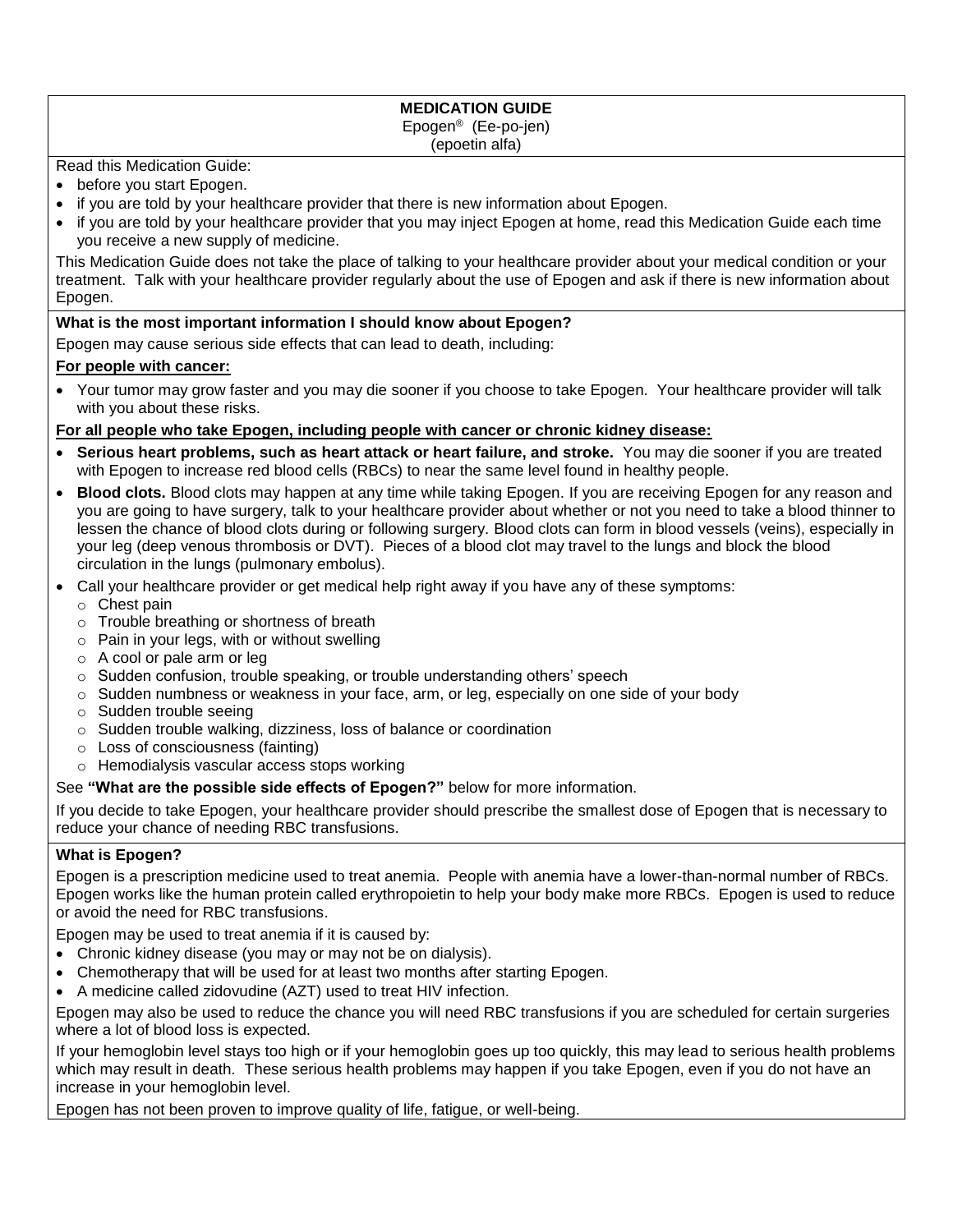Epogen **should not be used** for treatment of anemia:

- If you have cancer and you will not be receiving chemotherapy that may cause anemia.
- If you have a cancer that has a high chance of being cured. Talk with your healthcare provider about the kind of cancer you have.
- If your anemia caused by chemotherapy treatment can be managed by RBC transfusion.
- In place of emergency treatment for anemia (RBC transfusions).

Epogen should not be used to reduce the chance you will need RBC transfusions if:

- You are scheduled for surgery on your heart or blood vessels.
- You are able and willing to donate blood prior to surgery.

It is not known if Epogen is safe and effective in treating anemia in children less than 1 month old who have chronic kidney disease and in children less than 5 years old who have anemia caused by chemotherapy.

## **Who should not take Epogen?**

## **Do not take Epogen if you**:

- Have cancer and have not been counseled by your healthcare provider about treatment with Epogen.
- Have high blood pressure that is not controlled (uncontrolled hypertension).
- Have been told by your healthcare provider that you have or have ever had a type of anemia called Pure Red Cell Aplasia (PRCA) that starts after treatment with Epogen or other erythropoietin protein medicines.
- Have had a serious allergic reaction to Epogen.

**Do not** give Epogen from multiple-dose vials to:

- Pregnant or breastfeeding women
- Babies

## **Before taking EPOGEN, tell your healthcare provider about all of your medical conditions,** including if you:

- Have heart disease.
- Have high blood pressure.
- Have had a seizure (convulsion) or stroke.
- Receive dialysis treatment.
- Are pregnant or plan to become pregnant. It is not known if Epogen may harm your unborn baby. Talk to your healthcare provider about possible pregnancy and birth control choices that are right for you.
- Are breastfeeding or plan to breastfeed. It is not known if Epogen passes into breast milk.

Tell your healthcare provider about all the medicines you take, including prescription and over-the-counter medicines, vitamins, and herbal supplements.

#### **How should I take Epogen?**

- If you or your caregiver has been trained to give Epogen shots (injections) at home:
	- $\circ$  Be sure that you read, understand, and follow the "Instructions for Use" that come with Epogen.
	- o Take Epogen exactly as your healthcare provider tells you to. Do not change the dose of Epogen unless told to do so by your healthcare provider.
	- $\circ$  Your healthcare provider will show you how much Epogen to use, how to inject it, how often it should be injected, and how to safely throw away the used vials, syringes, and needles.
	- $\circ$  If you miss a dose of Epogen, call your healthcare provider right away and ask what to do.
	- $\circ$  If you take more than the prescribed dose of Epogen, call your healthcare provider right away.
- During treatment with Epogen, continue to follow your healthcare provider's instructions for diet and medicines.
- Have your blood pressure checked as instructed by your healthcare provider.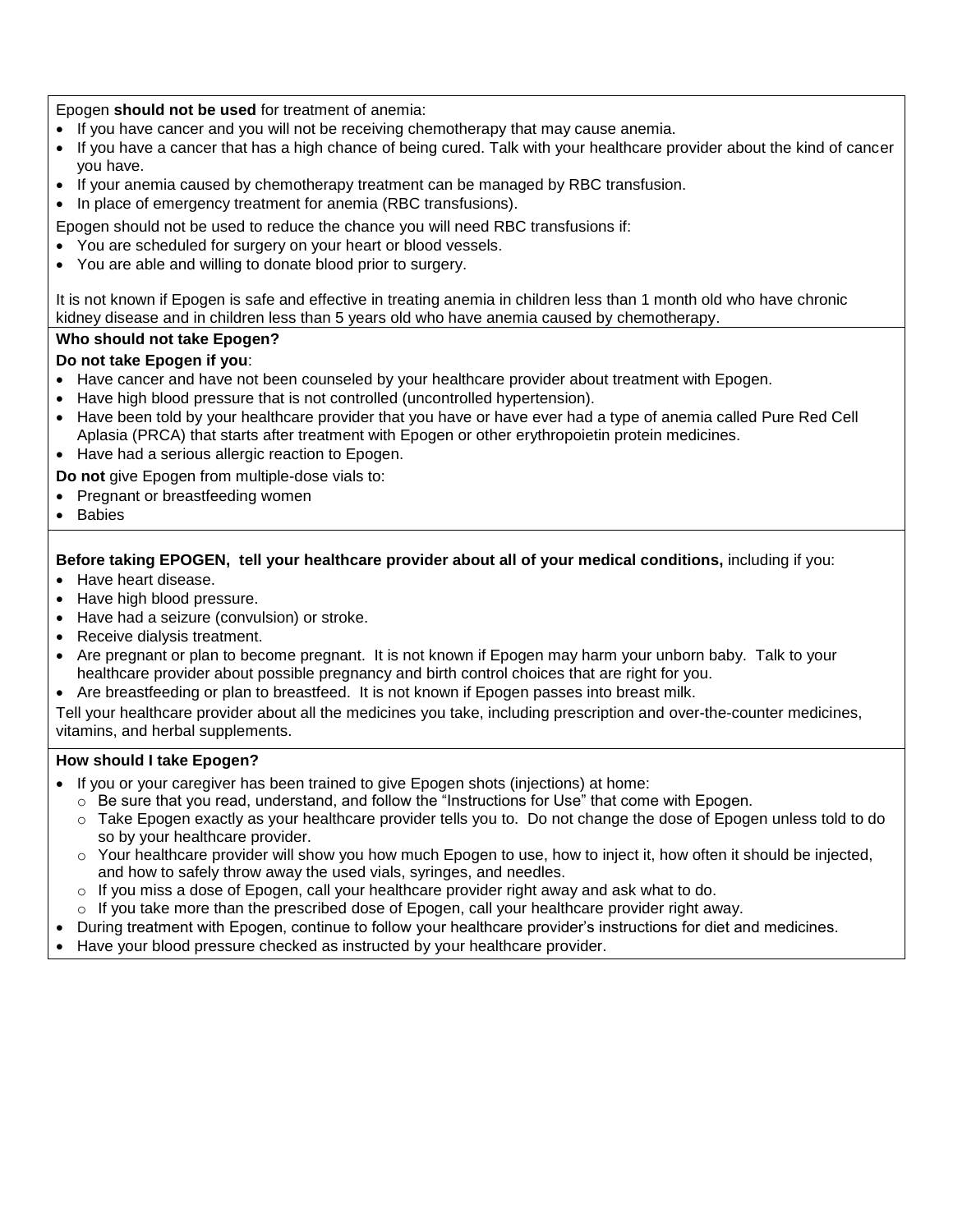## **What are the possible side effects of Epogen?**

Epogen may cause serious side effects, including:

- See "**What is the most important information I should know about Epogen**?"
- **High blood pressure**. High blood pressure is a common side effect of Epogen in people with chronic kidney disease. Your blood pressure may go up or be difficult to control with blood pressure medicine while taking Epogen. This can happen even if you have never had high blood pressure before. Your healthcare provider should check your blood pressure often. If your blood pressure does go up, your healthcare provider may prescribe new or more blood pressure medicine.
- **Seizures**. If you have any seizures while taking Epogen, get medical help right away and tell your healthcare provider.
- **Antibodies to Epogen**. Your body may make antibodies to Epogen. These antibodies can block or lessen your body's ability to make RBCs and cause you to have severe anemia. Call your healthcare provider if you have unusual tiredness, lack of energy, dizziness, or fainting. You may need to stop taking Epogen.
- **Serious allergic reactions**. Serious allergic reactions can cause a skin rash, itching, shortness of breath, wheezing, dizziness and fainting because of a drop in blood pressure, swelling around your mouth or eyes, fast pulse, or sweating. If you have a serious allergic reaction, stop using Epogen and call your healthcare provider or get medical help right away.
- **Severe skin reactions**. Signs and symptoms of severe skin reactions with Epogen may include: skin rash with itching, blisters, skin sores, peeling, or areas of skin coming off. If you have any signs or symptoms of a severe skin reaction, stop using Epogen and call your healthcare provider or get medical help right away.
- **Dangers of using Epogen from multiple-dose vials in newborns, infants, and pregnant or breastfeeding women.** Do not use Epogen from multiple-dose vials in newborns, infants, pregnant or breastfeeding women because the Epogen in these vials contains benzyl alcohol. Benzyl alcohol has been shown to cause brain damage, other serious side effects, and death in newborn and premature babies. If you use Epogen from multiple-dose vials you should not breastfeed for at least 2 weeks after the last dose. Epogen that comes in single-dose vials does not contain benzyl alcohol. See "**Who should not take Epogen**?"

Common side effects of Epogen include:

- joint, muscle, or bone pain
- fever
- $\bullet$  cough
- 
- 
- low potassium levels in the blood  $\bullet$  trouble sleeping  $\bullet$  depression
- -

• rash nausea • vomiting

- 
- redness and pain at the Epogen injection site
- itching
- headache
- dizziness blood vessel blockage respiratory infection

soreness of mouth

- high blood sugar **all in the set of the set of the set of the set of the set of the set of the set of the set o** 
	-
- chills **and the child of the contract of the child of the child of the child of the child of the child of the child of the child of the child of the child of the child of the child of the child of the child of the child**
- These are not all of the possible side effects of Epogen. Your healthcare provider can give you a more complete list. Tell your healthcare provider about any side effects that bother you or that do not go away.

Call your doctor for medical advice about side effects. You may report side effects to FDA at 1-800-FDA-1088.

# **How should I store Epogen?**

- Do not shake Epogen.
- Store Epogen vials in the carton it comes in to protect from light.
- Store Epogen in the refrigerator between 36°F to 46°F (2°C to 8°C).
- **Do not freeze Epogen**. Do not use Epogen that has been frozen.
- Throw away multiple-dose vials of Epogen no later than 21 days from the first day that you put a needle into the vial.
- Single-dose vials of Epogen should be used only one time. Throw the vial away after use even if there is medicine left in the vial.

## **Keep Epogen and all medicines out of the reach of children.**

## **General information about Epogen**

Medicines are sometimes prescribed for purposes other than those listed in a Medication Guide. Do not use Epogen for a condition for which it was not prescribed. Do not give Epogen to other people even if they have the same symptoms that you have. It may harm them. You can ask your healthcare provider or pharmacist for information about Epogen that is written for healthcare professionals.